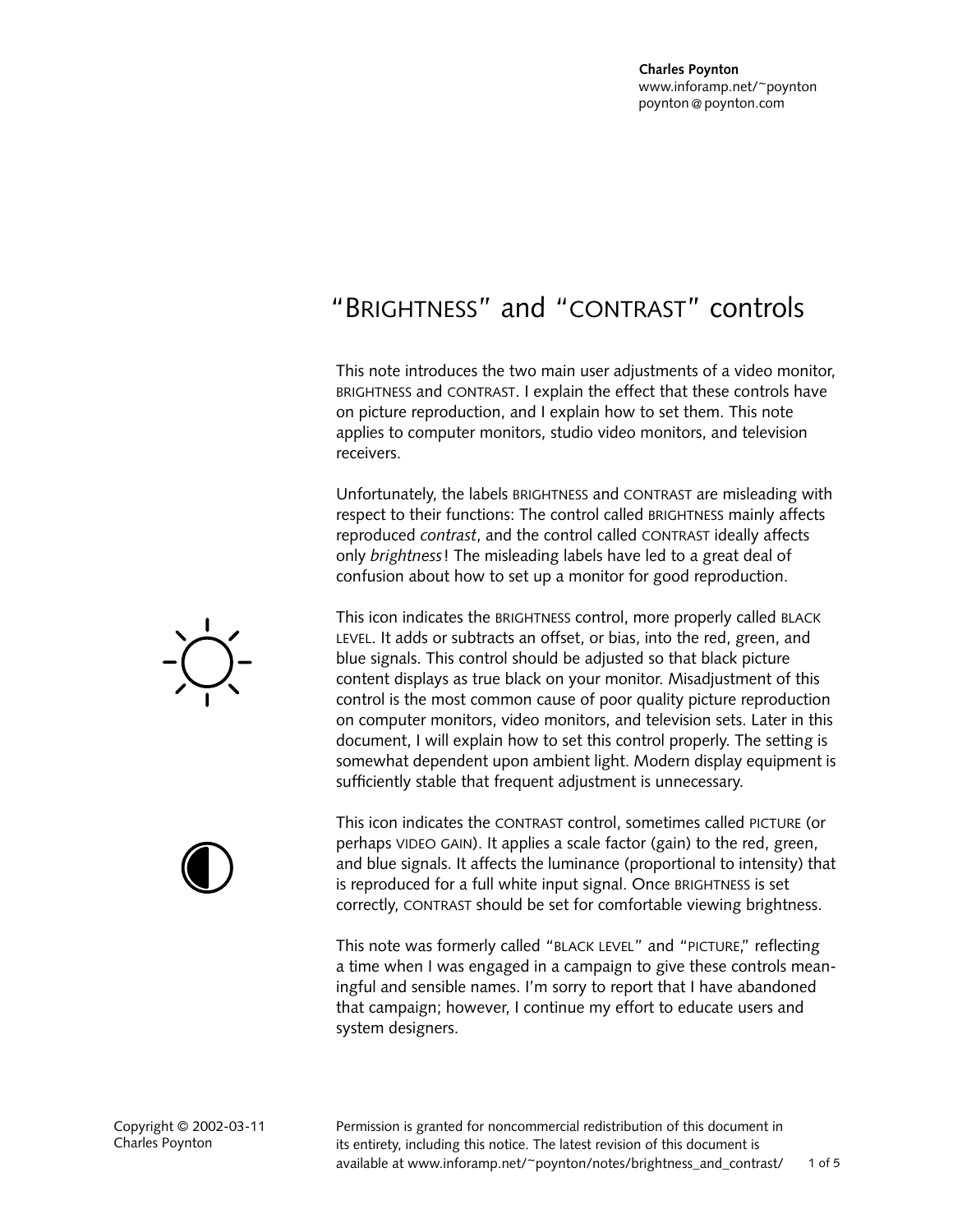

Figure 1 **CONTRAST control** determines the luminance (proportional to intensity) produced for white, with intermediate values toward black being scaled appropriately. In a well-designed monitor, adjusting CONTRAST maintains the correct black setting, indicated in this graph by the fact that zero input signal produces zero luminance at any setting.

Figure 2 **BRIGHTNESS control** has the effect of sliding the black-to-white video signal scale left and right along the power function of the display. Here, BRIGHTNESS is set too high; a certain amount of luminance is produced at zero video signal level. No video signal can cause true black to be displayed: The picture content rides on an overall pedestal of gray, and contrast ratio is degraded.

Figure 3 **BRIGHTNESS control is set correctly** when the black video signal level is placed precisely at the point of minimum perceptible light output at the display. In a perfectly dark viewing environment, the reference black signal would produce zero luminance; however, in practice the setting is dependent upon ambient light in the viewing environment.

Figure 4 **BRIGHTNESS control set too low** causes a range of input signal levels near black to be reproduced indistinguishably as black. Black image content is said to be "crushed" or "swallowed." A cinematographer might refer to this situation as "lack of details in the shadows," however, *all* information in the shadows is lost, not just the details.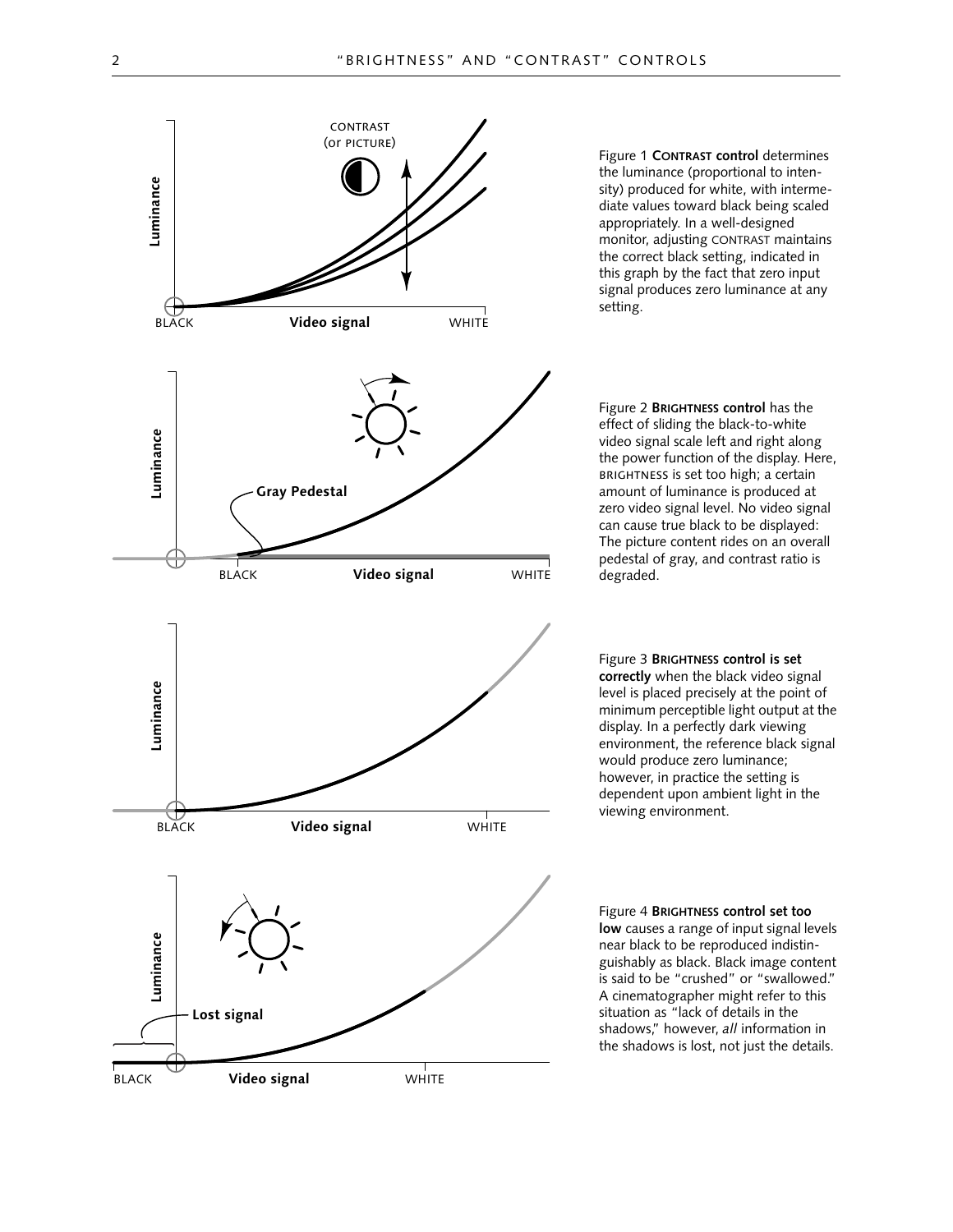LCD displays have controls labeled BRIGHTNESS and CONTRAST, but these controls have different functions than the like-named controls of a CRT display. In an LCD, the BRIGHTNESS control, or the control with that icon, typically alters the backlight luminance, thereby effecting control over what in a CRT would be adjusted by CONTRAST. The remainder of this note applies just to CRTs.

I will explain the controls with reference to Figures 1 through 2 opposite. In the graphs, the *x*-axis represents the video signal input to a monitor, and the *y*-axis shows the luminance produced at the face of the screen. No matter what the BRIGHTNESS and CONTRAST settings, the monitor imposes a nonlinear relationship from signal to luminance (or loosely, intensity). Figure 1 shows the effect of the CONTRAST control; Figure 3 shows the effect of BRIGHTNESS.

*Contrast ratio* is the ratio of luminance between the brightest white that can be produced and the darkest black that can be produced. Contrast ratio is a major determinant of perceived picture quality: If a picture has high contrast ratio, you will judge it to be sharper than a picture with lower contrast ratio, even if the lower contrast picture has substantially more measurable resolution.

To achieve good reproduced contrast ratio and good picture quality, it is important to set black level accurately. The most common problem with picture reproduction on video and computer monitors is misadjustment of black level. Figure 2 shows what happens if BRIGHTNESS is set too high. Figure 4 shows what happens if BRIGHTNESS is set too low.

### **Monitor Adjustment**

A monitor is properly adjusted when it meets two conditions. First, a black input signal – in desktop computing, *RGB* code [0, 0, 0] – should produce true black, so as to maximize the contrast ratio of the display. Second, a white input signal – in desktop computing, *RGB*  code [255, 255, 255] – should produce the desired luminance.

The easiest way to adjust a monitor is to perform the following four steps in sequence: (1) turn the CONTRAST control to minimum; (2) display a black picture; (3) adjust the BRIGHTNESS control to reproduce black correctly; then (4) adjust the CONTRAST control to display the brightness level that you desire. I'll detail these steps in a moment.

On a monitor or television receiver with the traditional names for the controls, first adjust BRIGHTNESS to obtain a true black that will maximize *contrast*, then adjust CONTRAST for the appropriate *brightness*. You can now understand why the modern names for these controls are BLACK LEVEL and PICTURE, and why it's sensible to use icons instead of names to identify these controls. Unfortunately, the traditional names have been inherited by modern devices such as scanners and image editing programs, so you may have to remember that their functions are opposite to their names.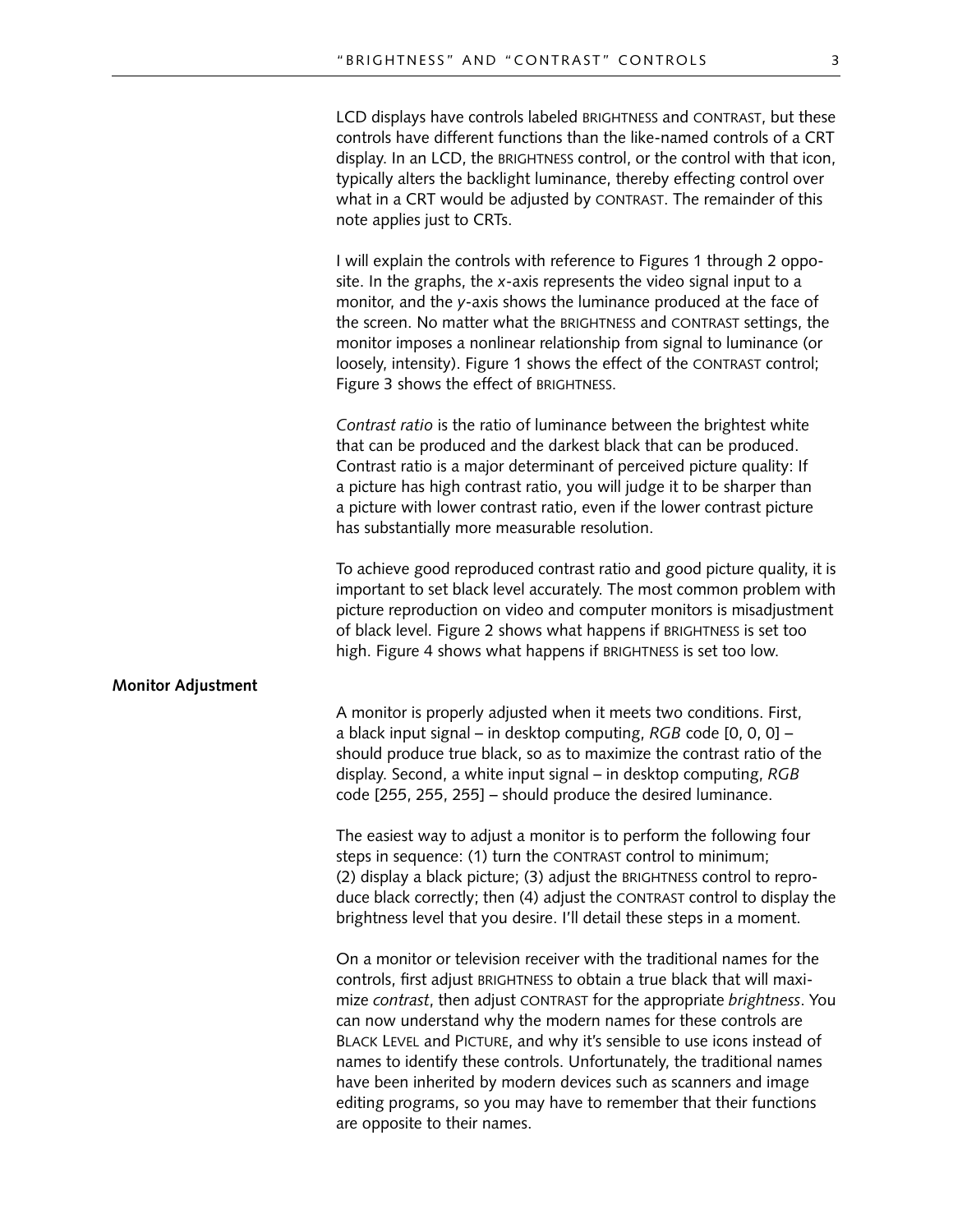### **Step 1: Set CONTRAST to minimum**



**Step 2: Display black** 

## **Step 3: Adjust BRIGHTNESS**



## **Step 4: Adjust CONTRAST**



The first step in monitor adjustment is to set CONTRAST to its minimum setting. Some so-called "smart" television sets have automatic black level circuits that alter black level as a function of picture content. These circuits should be defeated if possible, both for monitor adjustment and for high-quality viewing.

Display an image that is predominantly or totally black, perhaps by using a screen-saver. (In a well designed monitor, setting CONTRAST to its minimum will cause the visible raster to disappear.)

Television stations and networks fade to black between commercials. If you are adjusting a television receiver, you can use this "black" to set black level. Make it quick, though! A television station never transmits black for more than a fraction of a second. If you find a colorbar test signal, its lower right corner contains true black. Black level should not vary from station to station.

The third step in monitor adjustment is to adjust the BRIGHTNESS control to a balance point or threshold, low enough that a black area of the picture emits no light, but high enough that setting the control any higher would cause the area to become a dark gray.

Computer monitors are generally *underscanned*: the extreme margins of the screen have no picture content. A rough setting for black level can be found by making the underscanned margins as black as possible. However if your framebuffer has *nonzero setup* (or *EIA-343-A levels*) then this method is inaccurate. Using black picture content, instead of the margins, always assures an accurate setting.

When you set BRIGHTNESS to its minimum, your monitor may display a shade of dark gray instead of black. This indicates an internal misadjustment: Ask a service technician to make the necessary internal adjustment. When your monitor's BRIGHTNESS is set near its threshold, your monitor may display a dark color instead of a dark gray. This indicates that your monitor is *mistracking*: The internal *screen* or *cutoff* calibration of one or two of its guns is set incorrectly. Ask a service technician to repair this problem.

Once black level is set correctly, CONTRAST can be adjusted so that a white signal produces the appropriate level of luminance. In a television studio environment there are standards for absolute luminance. Outside that environment there is no "proper" setting of this control; it depends entirely upon your preference.

Resist the temptation to set your monitor too bright. Excessive brightness has a number of disadvantages. First, your sensitivity to flicker